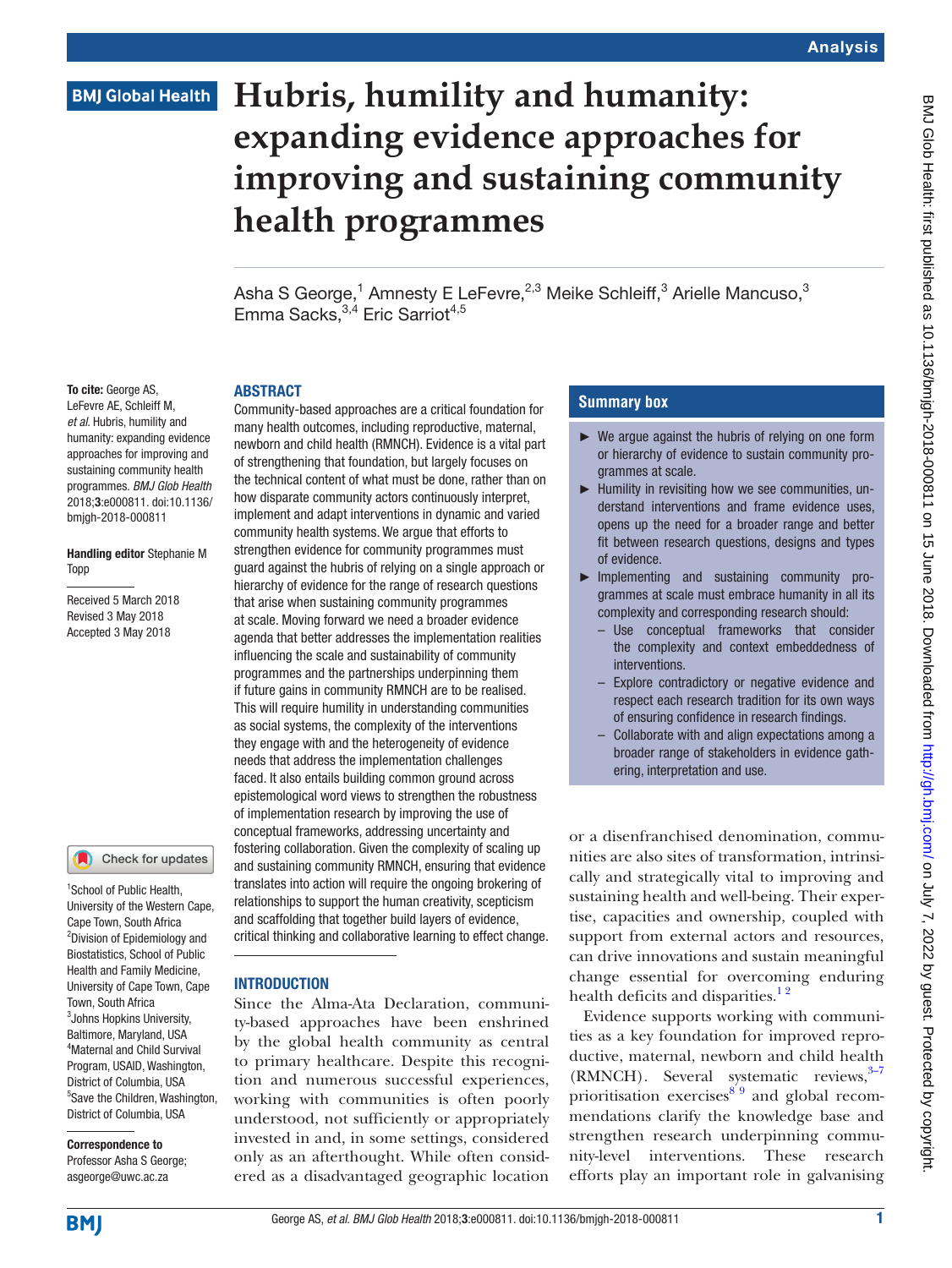support for effective action for improving community programmes.

These prior evidence initiatives largely focus on the technical content of what must be done, rather than how implementation processes in dynamic and diverse health systems sustain community programmes at scale.<sup>10</sup> Dominant research paradigms focus on discerning the effects of discrete interventions, yet most practitioners and community members do not implement singular interventions in isolation. At the community level, they must address multiple, at times competing, health needs through various health actions and interventions involving disparate actors, embedded in contested power relations. A range of supportive systems are required to broker community partnerships that embrace this complexity and implementation uncertainty. Considering these needs, we outline ways of enriching our appreciation of implementation realities in which community programmes take place, and ways to strengthen the research foundation to address these realities.

#### Understanding community implementation realities

Revisiting how we see communities, how we understand interventions and the corresponding heterogeneity of evidence needs and uses is critical to gaining a better appreciation of community programme implementation realities.

#### Communities: social systems versus passive beneficiaries

Challenges in scaling up community health efforts are often argued to be due to incapacity, intransigent behaviours or insufficient and insecure investments. We argue that these are not just a matter of missing inputs or correcting behaviour, but are surface manifestations of the complex nature of many community-based approaches. Characteristics of complex systems include those that involve a large number of diverse elements, that interact dynamically, often in non-linear ways, informed by direct and indirect feedback, in open systems with memory and adaptive capacities.<sup>[11](#page-7-4)</sup> Many of these interactions are not well explored, yet the effects of community interventions have interactive and intergenerational effects. While individual health outcomes are measured, the trajectory of a family's or community's health for many years is rarely assessed. We expand our evaluation horizons by drawing on the notion of complexity to understand communities as social and political systems; recognising the diversity they embody and the inequalities that mark them; their linkages with other resources and social forces and their ability to learn, promote or resist the social changes within and around them.

While ideally communities are meant to cohere with commonality, or a shared sense of belonging, they also can embody significant ambiguity, heterogeneity, disparity and contestation.<sup>12–15</sup> Community efforts are often idealised as equitable, but they may ignore, or even at times, abet forces of inequity and marginalisation

### **Box 1** Examples of how social hierarchies influence community health programmes

- <span id="page-1-0"></span>► Community health workers may provide less services to community members outside of their kinship ties and female community health workers may face significant gender norms constraining their performance. $67$
- ► Caste hierarchies can influence who participates in village health committees and their ability to effectively contribute to health facilities.<sup>6</sup>
- ► The extent of income inequality and ethnic fractionalisation also affects community social accountability efforts.<sup>[70](#page-8-2)</sup>
- ► As more interventions are loaded onto community platforms, community health workers may mobilise for more formal recognition, and communities themselves may want more professionalised service providers.<sup>71</sup>72
- ► An emphasis on literacy to maintain logbooks and financial compensation for time use may change the profile of community health workers to more educated, male members, with trade-offs related to retention due to competing labour markets. $73$

within communities, which in turn impacts programme outcomes. Attention to how different subgroups within communities may stand to gain or lose differentially due to an intervention is critical ([box](#page-1-0) 1).

Communities are diverse and fluid entities within and across contexts, and their character and ability to act is influenced by their contextual interlinkages to other actors and determinants, over which they may have little control.<sup>1 16-19</sup> Stressing the importance of contextual determinants does not mean that communities are helpless victims of contextual factors.<sup>20</sup> Guided by current learning and past shared experience, community interest, decision-making and ability to participate in health initiatives is dynamic and can vary over time<sup>21-23</sup> ([box](#page-1-1) 2).

Framing communities as social and political complex systems entails investing more strongly in engagement processes to properly consider multiple community actors and perspectives and the negotiated power

#### **Box 2** Examples of how contextual factors interact with community programmes

- <span id="page-1-1"></span>► A community volunteer program in Ghana substantially increased newborn care seeking and referral compliance, however poor quality of care at health facilities undercut the credibility of referrals made by community volunteers.<sup>[74](#page-8-5)</sup>
- ► Successful advocacy by community volunteers in Chattisgarh, India, led to improvements in facility care in terms of physician atten-dance, out-of-pocket payments and malpractice.<sup>[75](#page-8-6)</sup>
- ► As women's groups mobilise around improving newborn health outcomes, they may also want to act on other issues due to the capacities built and as interests, expectations and needs evolve. $76$
- ► Once treatment levels for certain conditions such as onchocerciasis reduce the visibility of skin disorders and the experience of blindness in communities, community distributors may have a harder time sustaining adherence than previously when symptoms were common and visible.<sup>[77](#page-8-8)</sup>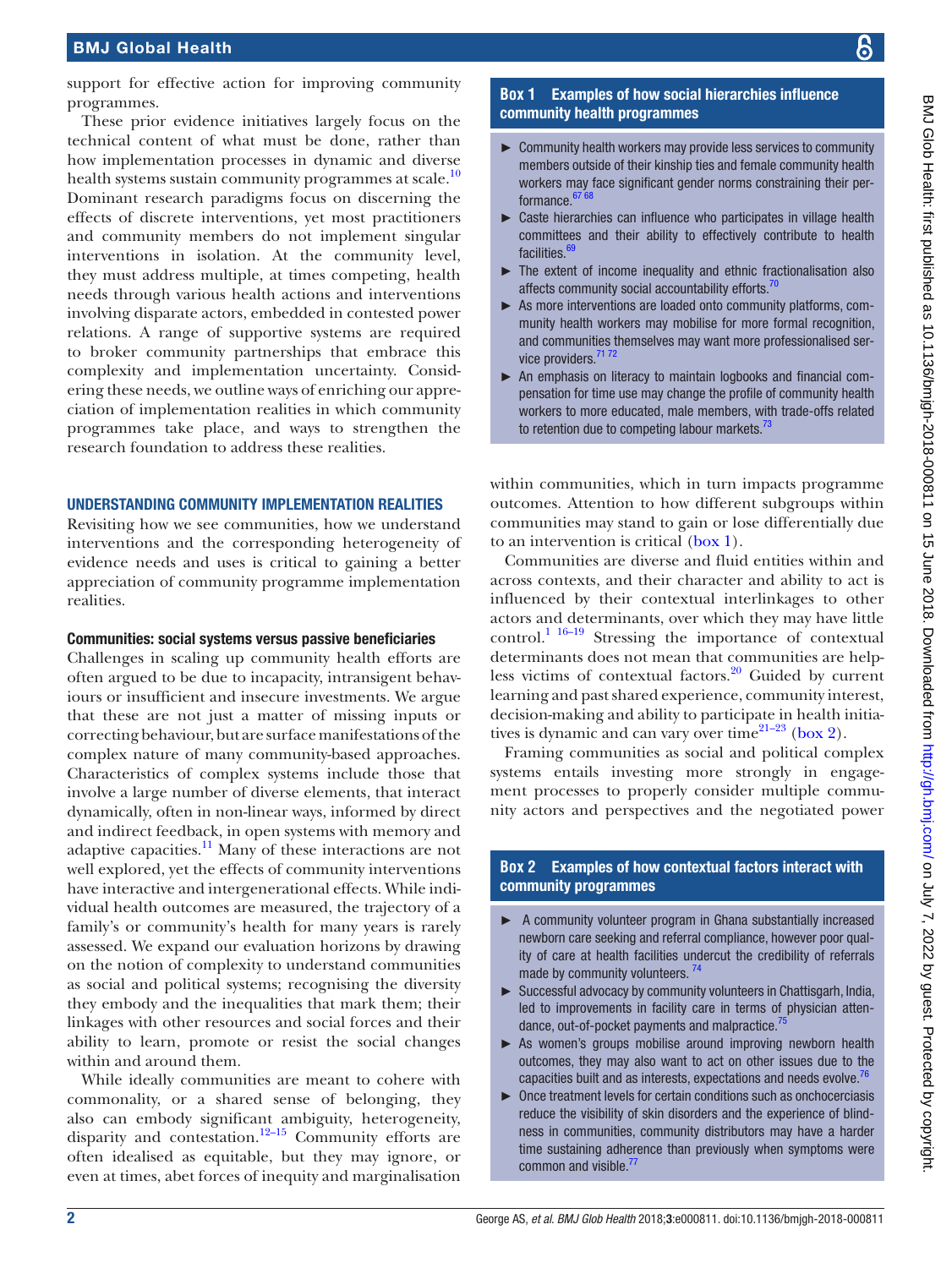

<span id="page-2-0"></span>Figure 1 Complexity and context embeddedness of community-based programmes and interventions.

relations between them. Often planned, but not consistently implemented, continuous dialogue and learning mechanisms are required as assumptions underpinning planning and implementation need revisiting, since communities are evolving themselves, adapting to interventions and changing contextual realities. Research initiatives need to invest time into these consultative processes over the course of the project. Throughout transparency, trust and legitimacy among community members and between communities and external actors are essential but neglected characteristics of community-level initiatives.<sup>1</sup>

#### Interventions: as social processes dynamically evolving with social context

Alongside the complexity of communities as social systems are the interventions implemented with and by them. Interventions often describe commodities, technologies or actions that have a direct effect on health (eg, oral rehydration salts (ORS) and zinc, rapid diagnostic tests, vaccination). However, they also include community processes involving numerous, diverse actors and interactions with more distal effects on health (eg, promoting awareness of maternal health rights, changing social norms around female genital mutilation/cutting, improving social

accountability for better RMNCH services). Once implemented and sustained at scale, interventions are also social processes that evolve and adapt in interaction with dynamic contexts,  $24-26$  shaped by different social actors and their intersecting ideologies, relationships, interests, values, routines and resources.<sup>23, 27</sup>

One way to discern the social processes involved is to assess their complexity and context embeddedness within dynamic health systems. Numerous typologies exist for classifying interventions by their design characteristics, $28-30$  including those that define complexity by the number and diversity of actors involved, and the number and type of interactions they engage in. $3132$ Drawing on these previous efforts, we provide an initial framework for understanding the complexity and context embeddedness of community interventions by differentiating (a) intervention characteristics, (b) delivery strategies, (c) community contexts and (d) the dynamic health systems within which implementation occurs [\(figure](#page-2-0) 1).

We use this framework to contrast the complexity and contextual considerations involved in two examples of community RMNCH interventions: zinc for the management of acute diarrhoea in children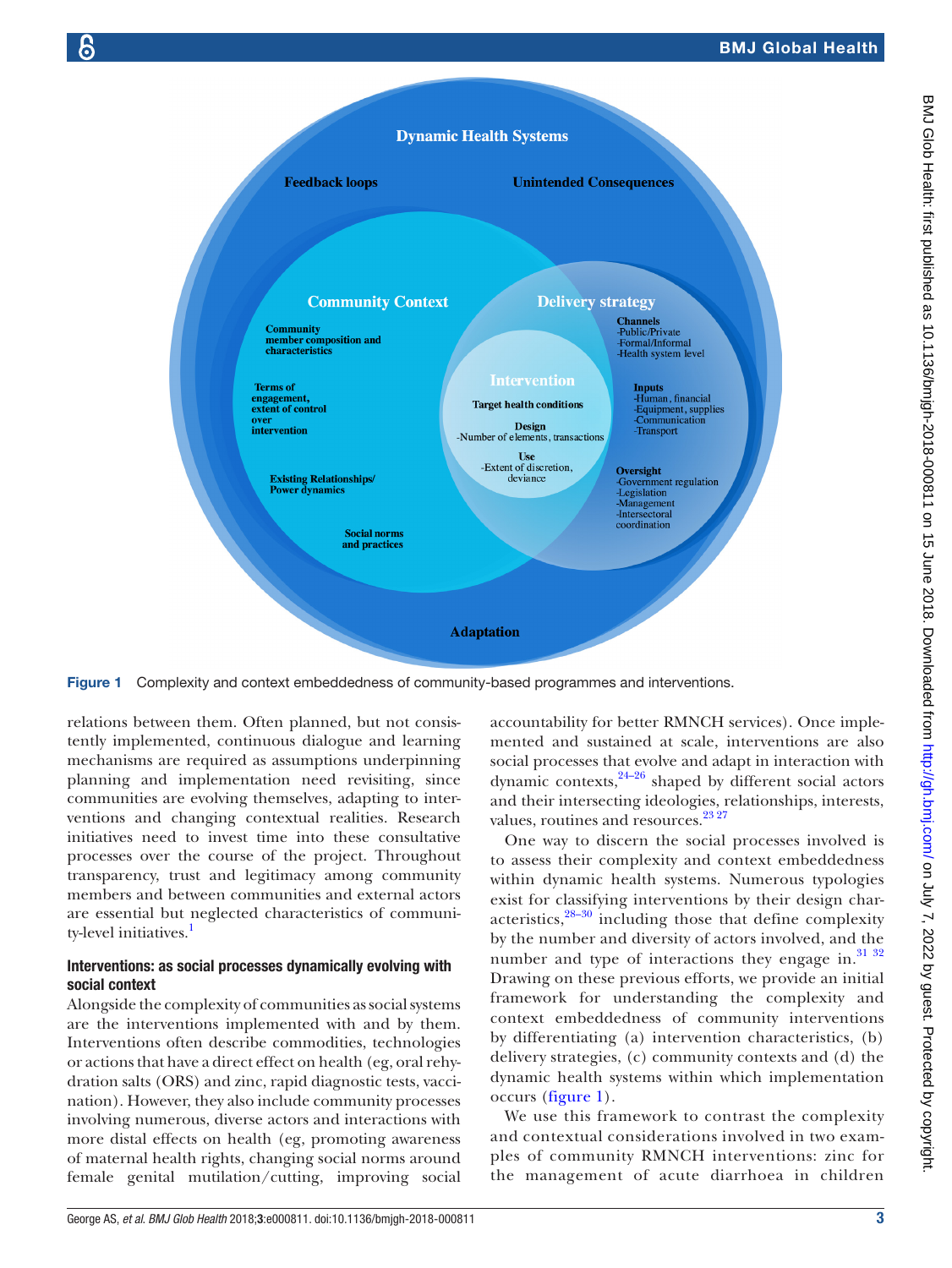<span id="page-3-0"></span>

| Table 1 Contrasting contextual complexity of diarrhoea management with zinc and oral rehydration salts (ORS) vs women's<br>groups                                                                                                                                                                                             |                                                                                                                                                                                                                                                                                                                                                                                                                                                                                                                                                        |                                                                                                                                                                                                                                                                                                                                                                                                                                                                                                                                                                                                                                                       |
|-------------------------------------------------------------------------------------------------------------------------------------------------------------------------------------------------------------------------------------------------------------------------------------------------------------------------------|--------------------------------------------------------------------------------------------------------------------------------------------------------------------------------------------------------------------------------------------------------------------------------------------------------------------------------------------------------------------------------------------------------------------------------------------------------------------------------------------------------------------------------------------------------|-------------------------------------------------------------------------------------------------------------------------------------------------------------------------------------------------------------------------------------------------------------------------------------------------------------------------------------------------------------------------------------------------------------------------------------------------------------------------------------------------------------------------------------------------------------------------------------------------------------------------------------------------------|
| <b>Contextual complexity</b>                                                                                                                                                                                                                                                                                                  | Diarrhoea management: zinc and ORS Women's groups                                                                                                                                                                                                                                                                                                                                                                                                                                                                                                      |                                                                                                                                                                                                                                                                                                                                                                                                                                                                                                                                                                                                                                                       |
| Intervention characteristics                                                                                                                                                                                                                                                                                                  |                                                                                                                                                                                                                                                                                                                                                                                                                                                                                                                                                        |                                                                                                                                                                                                                                                                                                                                                                                                                                                                                                                                                                                                                                                       |
| • Underlying health condition(s)<br>targeted.<br>Intervention's design aspects<br>(number of elements and transactions<br>required).<br>Intervention's use (extent of discretion > Recommended course of zinc<br>and deviance users have in its<br>adoption).                                                                 | Severity of acute diarrhoea may vary,<br>as does symptom recognition and<br>disease classification by caregivers.<br>► Use of ORS does not lessen the stool<br>output or disease severity.<br>treatment spans 10-14 days and<br>observed reductions in stool output<br>may take days to be realised.<br>► User demand and supplier preference ► Focus and function depends on<br>for antidiarrhoeals and antibiotics as<br>an alternative remain unaddressed,<br>subverting ORS and zinc health<br>education messages.                                 | Initial focus on maternal-newborn<br>health encompasses various health<br>conditions and issues, but groups<br>can address community health<br>issues beyond maternal-newborn if<br>prioritised by them.<br>▶ Participatory nature of the intervention<br>means that groups can go beyond<br>maternal newborn health.<br>quality of facilitation and extent of<br>devolved power.                                                                                                                                                                                                                                                                     |
| Delivery strategy                                                                                                                                                                                                                                                                                                             |                                                                                                                                                                                                                                                                                                                                                                                                                                                                                                                                                        |                                                                                                                                                                                                                                                                                                                                                                                                                                                                                                                                                                                                                                                       |
| $\blacktriangleright$ Range of inputs.<br>Through what channels.<br>$\triangleright$ With what oversight.                                                                                                                                                                                                                     | ▶ ORS and zinc as products are fixed,<br>although variations in the taste<br>masking, formulation and packaging<br>may occur.<br>$\blacktriangleright$ Ensuring product quality, availability<br>and distribution is socially complex:<br>- Zinc can take several days to<br>reduce stool output resulting in<br>users pressuring providers for<br>antidiarrhoeals or other products.<br>Zinc dosage sold by private<br>providers may vary based<br>on number of other products<br>prescribed, user resources/<br>profit thresholds and other factors. | Training manuals, guidelines for<br>supervision and job aids that support<br>an overall process of convening<br>meetings and discussing topics<br>developed.<br>These are contextually adapted with<br>ongoing facilitation to develop local<br>strategies.                                                                                                                                                                                                                                                                                                                                                                                           |
| Community context<br>► Community member composition and<br>characteristics.<br>Their terms of engagement and<br>control over the intervention.<br>$\blacktriangleright$ Existing power dynamics and<br>relationships.<br>Current social norms and practices.<br>▶<br>The contestation of social change in<br>non-linear ways. | $\triangleright$ While power relations exist between<br>caregivers of young children, other<br>family members and local health,<br>their social relations are unlikely to<br>alter the nature of ORS and zinc as<br>a standardised product. However,<br>private providers will market products<br>as being different given the need to<br>differentiate what can be accessed for<br>free from the public sector.                                                                                                                                       | Targets a broad group of stakeholders<br>and needs to engage with power<br>relations between them, particularly<br>when marginalised groups begin to<br>work on changing social norms and<br>practices that contravene women's<br>health.<br>Adaptations include self-selection<br>in and out of the group, frequency<br>of meetings, continuity and<br>representativeness of group<br>leadership.<br>$\blacktriangleright$ Initial actions and reactions or<br>feedback loops key to building<br>trust, legitimacy and social capital<br>for further actions. Contestation by<br>conservative community gatekeepers<br>can undermine initial actions |

particularly if gains are not visible.

and participatory action women's groups ([table](#page-3-0) 1). While zinc and ORS as commodities may not change, their interpretations and use by caregivers and providers in varied settings are not always as

simple as anticipated. Nonetheless, the comparative complexity of women's groups generally entails a larger number of elements that interact in potentially more unpredictable ways.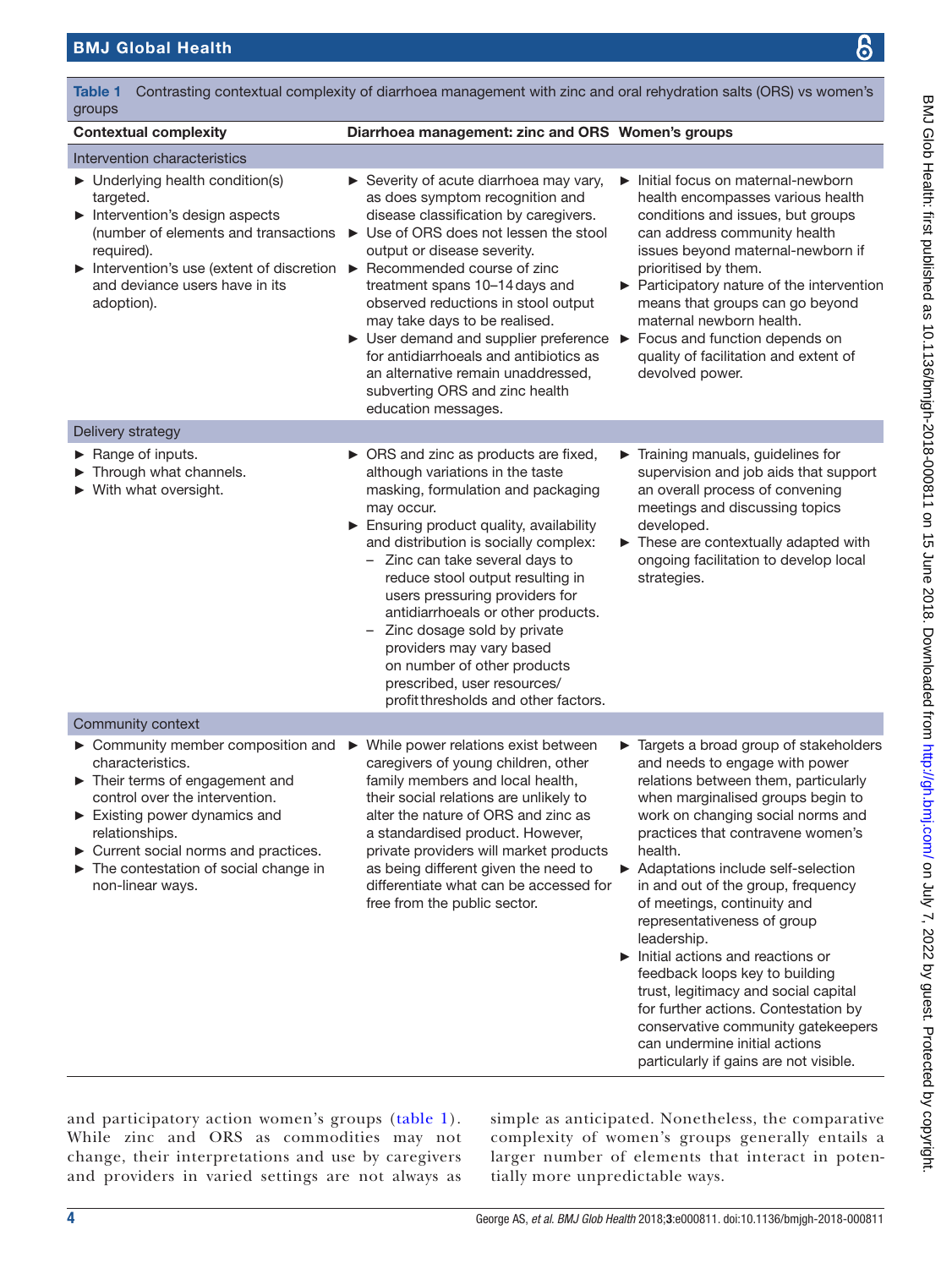Understanding the complexities and context embeddedness of community interventions as social processes is necessary because issues of scale and sustainability are not about replicating fixed, stable interventions. Community RMNCH is inherently about how diverse actors interpret, respond and adapt to the social changes brokered and unleashed by interventions and programmes. We therefore need to better understand the fluidity of interventions because effects cannot be assumed to be universal or stable over time. This entails continuous assessment of how diverse stakeholders view and dynamically respond to interventions, along with holistic theories or pathways of effect as the boundaries and pathways of an intervention are more varied and more porous than initially anticipated. This has implications for facilitating implementation, and for the varied evaluation needs that arise. $2633$ 

#### Evidence: heterogeneity versus hierarchy of needs and uses

In instances of high complexity, adaptation is a critical, ongoing process that needs to be explored intentionally, as contexts, actors and interventions themselves change due to feedback effects.<sup>30 32 34</sup> <sup>35</sup> Such an exploration may change understanding of if and how the intervention works, as well as the very nature and boundaries of the intervention itself.<sup>[7](#page-7-15)</sup>In such contexts, efforts to achieve fidelity to the original intervention design may not be appropriate or may even be counterproductive. $27 \frac{36}{5}$ The question 'does the intervention work?', supported by *mode 1 science* that is investigator-driven, discovery oriented research conforming to 'scaling up known solu-tions using implementation by edict<sup>[37](#page-7-17)</sup> may distract from other research needs.

Generating evidence that supports sustaining complex community interventions and programmes at scale is also about understanding 'how does the intervention evolve to work with different actors and contexts which are dynamically interacting with one another?' This requires *mode 2 research* that is coproduced by researchers and implementers and therefore supports local capacity to experiment and innovate based on learning about what works to address specific problems in a particular context and mobilising commitments to implement.[26 38 39](#page-7-12) Evidence that supports implementation may focus on how to learn from error and aide local problem solving and critical thinking based on analytical generalisation, rather than trying to find universal solutions that are then subsequently adapted to local contexts later.

Multiple reviews and commentaries on scaling up that have concluded that there is no blue print plan that is applicable to all contexts.<sup>[10 40 41](#page-7-3)</sup> Critical factors supporting scale up include understanding and modifying the nature of the intervention—with the engagement of multiple stakeholders—supported by data and dialogue that address context-specific needs and further innovation.[42 43](#page-8-9) Ownership that ensures relevance and fit is vital at multiple levels of the health system. Research should directly support critical thinking and learning

that ensures that interventions are addressing the right needs for the right populations at the right times.

Furthermore, as evidence is socially constructed, it reflects how questions, research methodologies, values and social relationships combine to generate it.<sup>13 44</sup> Because it reflects power relations, evidence may not reflect the perspectives of all stakeholders, particularly those at community level. $^{13}$  Research prioritisation exercises for integrated community case management for sick children (iCCM) have shown that research questions deemed important by national and regional actors were different from those based in the headquarters of global health agencies.<sup>[9](#page-7-19)</sup> More in-depth analysis showed that while international actors were concerned with evidence from effectiveness studies, national actors drew on national monitoring data and local studies to answer questions related to feasibility and fit. $45$  It is imperative that existing biases in how global agendas for research in community RMNCH are set are recognised and addressed.

When considering issues of implementation, scale and sustainability, rather than constrain learning to a hierarchy of evidence, we need to match the varied needs arising from the diverse types of learning and engagement of key stakeholders whose capacity is being built to support and sustain further innovation and implementation over time. $2746$  This liberates us to consider a broader range of research questions, $47$  but also to broaden the types of stakeholders engaged in research and the terms of that engagement.<sup>[48](#page-8-12)</sup>

#### Building common ground across evidence frontiers

The call to expand evidence strategies has been heightened by the increasing emphasis on implementation research and delivery science.<sup>49 50</sup> Implementation research is multidisciplinary, drawing from public policy analysis and more recent efforts to improve clinical and public health practice. Implementation research aims to inquire into 'the act of carrying an intervention into effect' and involves addressing implementation barriers in real-world settings rather than controlled settings.<sup>[51](#page-8-14)</sup> Furthermore, Edwards and Barker $52$  argue that this type of research is anchored by its consideration of context, specifically how context 'shapes and interacts with interventions, and how interventions are modified/adapted by patients, providers, organisations and communities in response to shifting contextual circumstances'. A focus on how implementation effects the actors involved, their interactions, mindsets, relationships, resources and discretionary power is critical.[27 53 54](#page-7-16)

A range of study designs and methods have been recommended to advance implementation research<sup>[51](#page-8-14)</sup> with very different world views. Positivist epistemologies, perceive facts to be objectively verified and universal, contrast with relativist worldviews, where social realities are more fluid and dynamic, varying by context and interpreted viewpoints. Despite these differences, it is the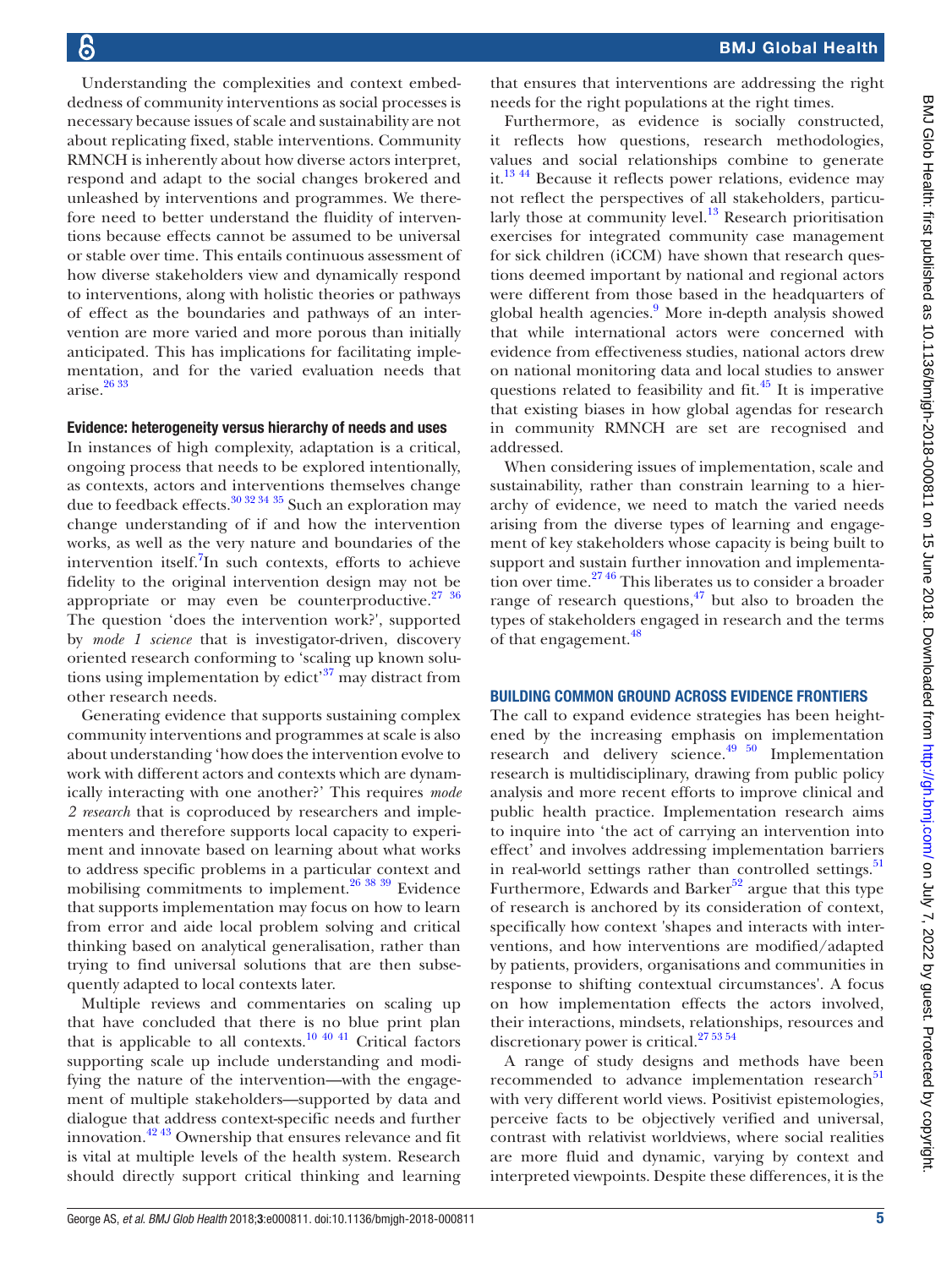nature of the research problem and question that drives the call for whether and how to pragmatically combine these different epistemological approaches to evidence.<sup>[55](#page-8-16)</sup> Common elements for ensuring robustness of research need to be strengthened for future investments in evidence for community programmes. As detailed in the next sections, these include better mapping and building of conceptual frameworks to interpret evidence and embrace complexity and context rather than controlling or adjusting for it; using multiple data points to understand phenomena and search for plausible alternative explanations and the terms of engagement for diverse stakeholders.

#### Conceptual frameworks that embrace complexity and context

The universal ambitions of impact evaluations and the local relevance and ownership of participatory, qualitative or mixed methods studies, are both strengthened by mapping out pathways of change supported by community interventions. Conceptual frameworks, logic models and theories of change are all different breeds, but they belong in the same species of maps that can build a deeper understanding of an intervention, as well as foster dialogue and improved governance of the diverse actors involved in implementation.

Conceptual frameworks can clarify the intended goal of an intervention and anticipate the factors that lead towards that goal in distinct contexts, while also providing a broader theoretical and contextual understanding for a programme's approach. For example, efforts to strengthen village health committees tend to focus on tangible inputs and outputs (training, guidelines, number of meetings held). While these are important, a broader conceptualisation considers several contextual factors—including community and health facility staff awareness, trust, perception of benefits, resources and social inequalities. These are dynamic and malleable in nature depending on the nature of broader structural elements (role of health administration, legislative reforms, markets, history of social movements, etc).[20 56](#page-7-6)

By clarifying assumptions, identifying hypotheses about pathways of effects that need to be tested and more realistically documenting the duration of implementation required to achieve desired outcomes, conceptual frameworks can help to moderate expectations among stakeholders. For example, mapping out the complex pathways in which community scorecards effect change in communities and local health facilities, may help clarify reasonable expectations and timeframes. In doing so, frameworks can help to focus the purpose of evaluations, and clarify their limitations in terms of what can be changed and measured.

Conceptualised as 'living tools', frameworks reflect both an end product and process. Ideally, they are developed through a consultative process, and revised throughout the life of a project in response to early monitoring and evaluation data, changes in assumptions and/or programme design/implementation. Rather

than a one-time investment, they should serve as a tool to support reflexivity and mark learning in intervention design and evaluation on an ongoing basis. Developing and revising conceptual frameworks can open up new lines of investigation and broaden the scope of what is relevant in understanding how the intervention works and why, particularly when new or contradictory information needs interpretation.

#### Contrasting data and counterfactuals

Experimental designs focus on narrowing uncertainty about effects through the use of counterfactuals and controlled implementation. In implementation research, this use of counterfactuals or comparisons should change with evolving research needs. For example, when focusing on efficacy and effectiveness, home-based treatment of neonatal sepsis by an externally supported community health worker (CHW) may be compared with the standard of care provided by a government-employed higher-level health worker. When focusing on delivery at scale, results will be more relevant when compared with a government-supported CHW that undertakes the same tasks, particularly when doing so in an integrated manner with other interventions, and working in a system with suboptimal supervision and fewer health system supports.

While the term 'counterfactual' is associated with experimental designs that demonstrate causality, its purpose of ruling out rival explanations can also be pursued for other types of research questions through a variety of means across research traditions. For example, triangulation is the process of 'looking for patterns of convergence and divergence by comparing results across multiple sources of evidence', $55$  whether across interviews capturing diverse stakeholder viewpoints; across different forms of data or different researchers. The purpose is to better understand the study realities, and this includes looking for negative evidence that contradicts assumptions made about the intervention or examining case studies that present divergent experiences of the intervention.

Research communities, including journals and research donors, need to value and encourage the publication of negative findings and unintended consequences, along with the reflections of what could have been done differently. Investing time into a robust conceptual framework helps ensure that additional data points for triangulation and further exploration of contradictory or divergent examples, results in a more comprehensive, contextualised and nuanced picture of the intervention. Expectations of quick answers from rapid qualitative assessments bely the time required for more in-depth ethnographic methods, which are more able to understand context, power relations and changing motivations underlining community interventions over time.<sup>[23](#page-7-9)</sup>

Research is not just about formally confirming donor or manager tacit knowledge, but also about exploring alternative framings of the problems examined, supporting fair dealing of the range of data sources and perspectives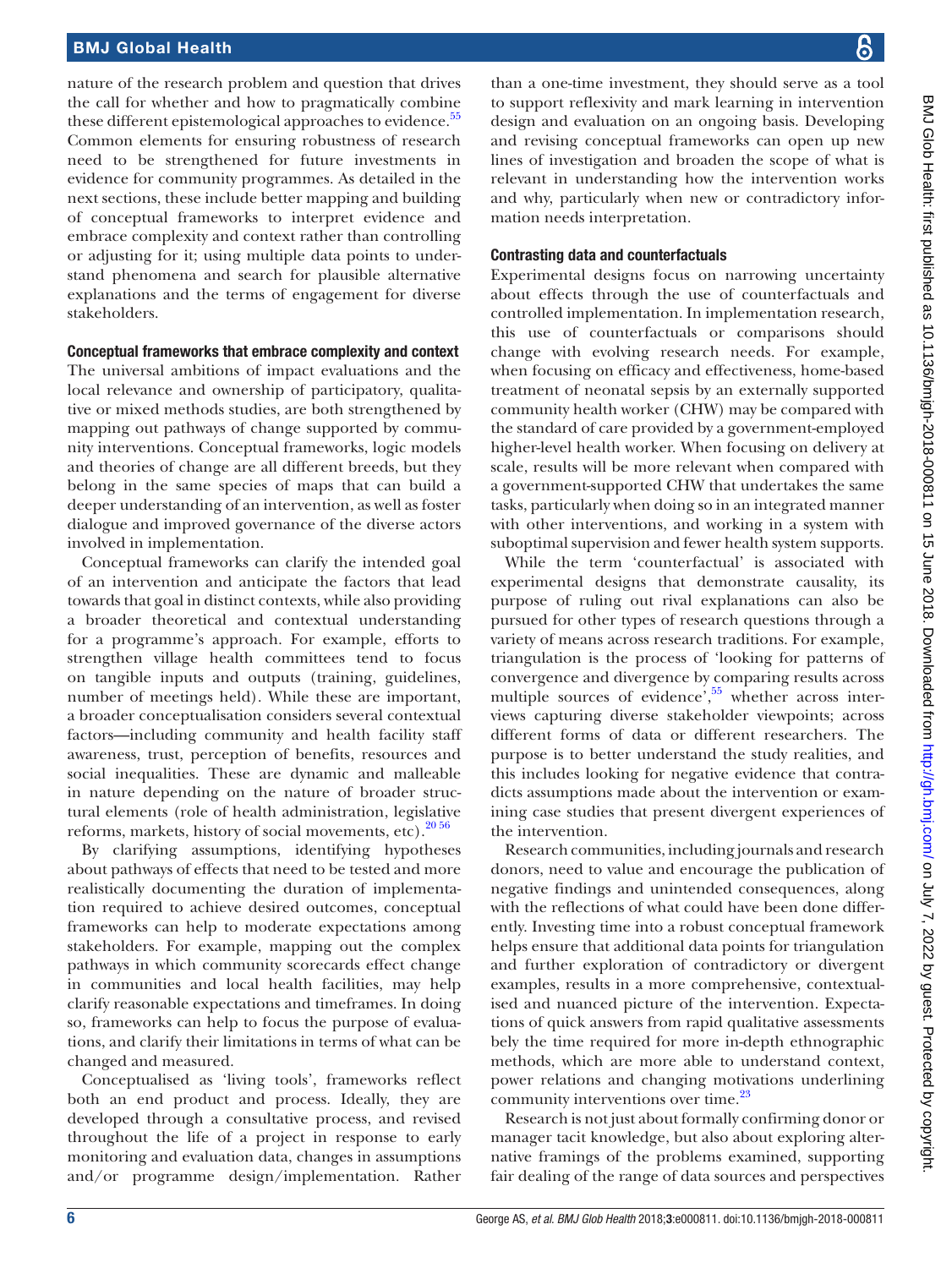available, to develop trustworthy findings.<sup>57</sup> Depending on the research question and study design, confidence in research is not limited to statistical comparisons or large sample sizes. It can also arise by fostering long-term engagement and relationship building with a diversity of stakeholders.

#### Collaboration as the basis for evidence use and generation

There is a well-recognised gap between the production of research evidence and its translation into policies, programmes and practices, with processes for evidence generation and dissemination lagging behind political and management decision-making timelines.<sup>58</sup> Beyond issues of timing, availability and relevance,  $58\,59$  evidence use, research uptake or knowledge translation is increasingly understood to be a multifaceted, iterative process imbued with power relations and systems dynamics that often defy or circumvent the traditional 'pipeline' theory of research-based evidence directly influencing policy and practice. $60\,61}$  In the instance of iCCM policy, diffusion occurred through a combination of learning, coercion and socialisation with international agencies treading a fine line between evidence brokers and policy advocates.<sup>62</sup> In health systems, personal relationships between researchers and decision-makers, organisational embeddedness and credible reputations can be critical factors in knowledge translation[.58 59 63](#page-8-18)

The kinds of relations needed are not simply political or personal, but also entail different actors bringing a spirit of collaboration and mutual learning, and building communities of knowledge. $59\frac{64}{1}$  This entails supporting local capacity-building and creation of local forums, which routinely review evidence and implementation experiences at different levels of the health system. While learning communities and forms of embedded research encompass experts, policy makers or providers, experiences related to community participation illustrate key principles underlying such engagement.<sup>[65](#page-8-22)</sup>

Community participation in evidence generation requires a significant shift in the approach that is taken to conduct research. $15$  Expertise and power are shared, multiple perspectives and types of knowledge are valued<sup>45</sup> and a partnership between researchers and communities supports iterative successive stages of learning and action.

Despite its potential, several factors make community engagement challenging in research and evaluation. Some members or groups may refuse to participate or may only engage minimally or late in the research process, affecting representativeness.[13](#page-7-18) Participatory methods also take time to ensure a comprehensive understanding of the community experience and build collective agreement on actions to be taken.<sup>15 66</sup> Researchers may also struggle with the dual identity of academic and facilitator in participatory research, and while these dual roles may turn out valuable for all actors involved, they entail additional competencies among researchers to effectively hold such a facilitative role.<sup>15</sup> Finally, communities may develop expectations of researchers or their roles

in the research process that do not align with those of the researchers, and derived learnings are not always the publishable findings that are sought by researchers.<sup>[66](#page-8-23)</sup>

While numerous methods and tools are part of the repertoire of participatory approaches, what these challenges indicate is that an essential element are the principles of engagement underpinning them. Planning and review processes that support the rethinking and cocreation of the roles of researchers and communities may prevent or help navigate these challenges as they arise.<sup>[15 65](#page-7-20)</sup> Mechanisms that facilitate engagement need to be identified collaboratively so that they address the power relations and barriers that may continue to inhibit participation of marginalised groups. Clarification of community needs, expectations and rights needs to be communicated and negotiated clearly to sustain trust. In this way, principles of participatory research that aim to ensure that implementers and researchers remain or become accountable to the communities in which they work<sup>1544</sup> are relevant to consider for other types of research and programming aiming to improve community health. Fundamentally, none of these methods and tools will be effective without heightened awareness and self-reflection of all stakeholders, particularly researchers and donors. Audits that reveal potential biases in existing research funding flows are critical to aid self-correction.

#### **CONCLUSION**

Considering the challenges of sustaining complex community health systems at scale, engaging disparate actors across diverse and dynamic contexts, evidence is vital to strengthening its foundation. Efforts to strengthen evidence must guard against the hubris of relying on a single approach to evidence to answer the range of questions that community programmes will face. We need a broader evidence agenda, guided by the fit between research designs, research questions of varied types, which arise from involving diverse stakeholders engaged with improving and sustaining community programme implementation at scale.

Ensuring that evidence translates into action will require humility in understanding the heterogeneity of evidence needs, the dynamic nature of community contexts and the brokering of relationships that are key to supporting the scepticism and scaffolding that together build layers of evidence, critical thinking and collaborative learning to effect change. In building capacities to be responsive to the dynamic adaptations required to ensure effective community programmes across diverse and disparate contexts, such approaches to evidence and learning must embrace humanity in all its creativity and complexity.

Glossary of terms included in [supplementary file 1.](https://dx.doi.org/10.1136/bmjgh-2018-000811)

Acknowledgements The authors are grateful to the two blind peer reviewers, as well as review comments provided by Nazo Kureshy, Melanie Morrow, Henry Perry, Jerome Pfaffmann Zambruni, Joseph Petraglia, Susan Rifkin, Gail Snetro and Rajani Ved during the drafting process. The authors also appreciate the feedback provided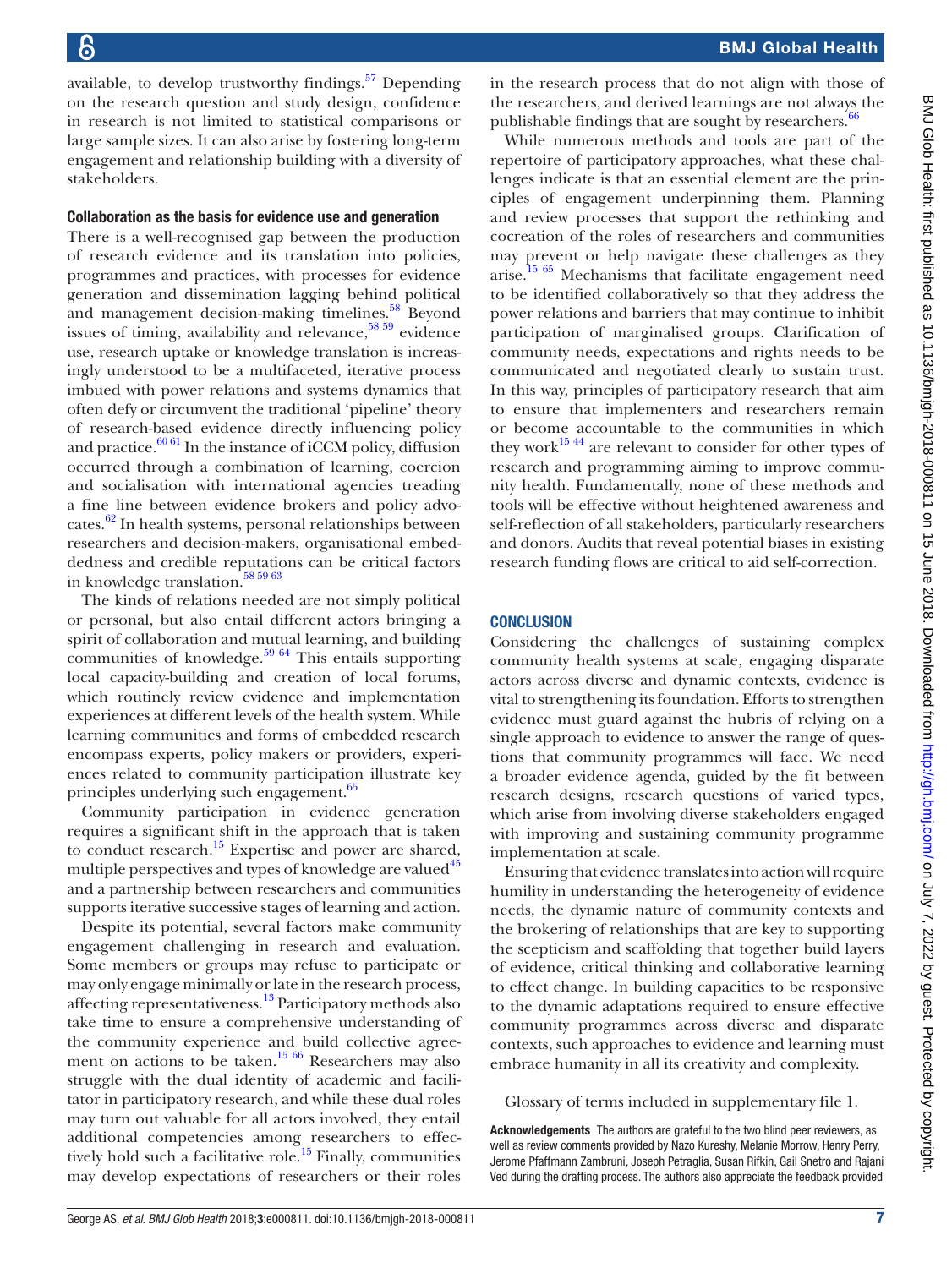### BMJ Global Health

by meeting participants convened by the Maternal and Child Survival Program in Washington, District of Columbia, USA and by those convened by Lucy Gilson at the University of Cape Town, South Africa.

Contributors ASG and AEL led the review with MS and AM with inputs from ES and ES. AG drafted the paper with inputs from all other coauthors. All authors reviewed and approved the last version of this article.

Funding This article was initially made possible by the generous support of the American people through the US Agency for International Development, under the terms of the Cooperative Agreement AID-OAA-A-14-00028. ASG was subsequently supported by the South African Research Chair's Initiative of the Department of Science and Technology and National Research Foundation of South Africa (grant no 82769).

Disclaimer The contents are the responsibility of the authors and do not necessarily reflect the views of USAID or the US Government. Any opinion, finding and conclusion or recommendation expressed in this material is that of the author and the NRF does not accept any liability in this regard.

#### Competing interests None declared.

Patient consent Not required.

Provenance and peer review Not commissioned; externally peer reviewed.

Data sharing statement No additional data are available.

Open access This is an open access article distributed in accordance with the Creative Commons Attribution Non Commercial (CC BY-NC 4.0) license, which permits others to distribute, remix, adapt, build upon this work non-commercially, and license their derivative works on different terms, provided the original work is properly cited and the use is non-commercial. See: [http://creativecommons.org/](http://creativecommons.org/licenses/by-nc/4.0/) [licenses/by-nc/4.0/](http://creativecommons.org/licenses/by-nc/4.0/)

© Article author(s) (or their employer(s) unless otherwise stated in the text of the article) 2018. All rights reserved. No commercial use is permitted unless otherwise expressly granted.

#### **REFERENCES**

- <span id="page-7-0"></span>1. George AS, Mehra V, Scott K, *et al*. Community participation in health systems research: a systematic review assessing the state of research, the nature of interventions involved and the features of engagement with communities. *[PLoS One](http://dx.doi.org/10.1371/journal.pone.0141091)* 2015;10:e0141091–25.
- 2. George AS, Scott K, Mehra V, *et al*. Synergies, strengths and challenges: findings on community capability from a systematic health systems research literature review. *[BMC Health Serv Res](http://dx.doi.org/10.1186/s12913-016-1860-1)* 2016;16:623.
- <span id="page-7-1"></span>3. Bhutta ZA, Darmstadt GL, Hasan BS, *et al*. Community-based interventions for improving perinatal and neonatal health outcomes in developing countries: a review of the evidence. *[Pediatrics](http://dx.doi.org/10.1542/peds.2004-1441)* 2005;115(Suppl):519–617.
- 4. Cornish F, Priego-Hernandez J, Campbell C, *et al*. The impact of community mobilisation on HIV prevention in middle and low income countries: a systematic review and critique. *[AIDS Behav](http://dx.doi.org/10.1007/s10461-014-0748-5)* 2014;18:2110–34.
- 5. Christopher JB, Le May A, Lewin S, *et al*. Thirty years after Alma-Ata: a systematic review of the impact of community health workers delivering curative interventions against malaria, pneumonia and diarrhoea on child mortality and morbidity in sub-Saharan Africa. *[Hum Resour Health](http://dx.doi.org/10.1186/1478-4491-9-27)* 2011;9:1–11.
- 6. Perry H. Care groups: experience and evidence. 2014.
- <span id="page-7-15"></span>7. Rifkin SB. Examining the links between community participation and health outcomes: a review of the literature. *[Health Policy Plan](http://dx.doi.org/10.1093/heapol/czu076)* 2014;29(Suppl 2):ii98–106.
- <span id="page-7-2"></span>8. George A, Young M, Bang A, *et al*. Setting implementation research priorities to reduce preterm births and stillbirths at the community level. *[PLoS Med](http://dx.doi.org/10.1371/journal.pmed.1000380)* 2011;8:e1000380–8.
- <span id="page-7-19"></span>9. Wazny K, Sadruddin S, Zipursky A, *et al*. Setting global research priorities for integrated community case management (iCCM): Results from a CHNRI (Child Health and Nutrition Research Initiative) exercise. *[J Glob Health](http://dx.doi.org/10.7189/jogh.04.020413)* 2014;4:1–10.
- <span id="page-7-3"></span>10. McCoy D, Storeng K, Filippi V, *et al*. Maternal, neonatal and child health interventions and services: moving from knowledge of what works to systems that deliver. *[Int Health](http://dx.doi.org/10.1016/j.inhe.2010.03.005)* 2010;2:87–98.
- <span id="page-7-4"></span>11. Cilliers P. Complexity, deconstruction and relativism. *[Theory, Culture](http://dx.doi.org/10.1177/0263276405058052)  [& Society](http://dx.doi.org/10.1177/0263276405058052)* 2005;22:255–67.
- <span id="page-7-5"></span>12. Jewkes R, Murcott A. Meanings of community. *[Soc Sci Med](http://dx.doi.org/10.1016/0277-9536(95)00439-4)* 1996;43:555–63.
- <span id="page-7-18"></span>Truman C. Raine P. Involving users in evaluation: the social relations of user participation in health research. *[Crit Public Health](http://dx.doi.org/10.1080/09581590110066667)* 2001;11:215–29.
- 14. Chiu LF. Engaging communities in health intervention research/ practice. *[Crit Public Health](http://dx.doi.org/10.1080/09581590701771725)* 2008;18:151–9.
- <span id="page-7-20"></span>15. Pohl C, Rist S, Zimmermann A, *et al*. Researchers' roles in knowledge co-production: experience from sustainability research in Kenya, Switzerland, Bolivia and Nepal. *[Science and Public Policy](http://dx.doi.org/10.3152/030234210X496628)* 2010;37:267–81.
- 16. Kenny A, Hyett N, Sawtell J, *et al*. Community participation in rural health: a scoping review. *[BMC Health Serv Res](http://dx.doi.org/10.1186/1472-6963-13-64)* 2013;13:1–8.
- 17. Kenny A, Farmer J, Dickson-Swift V, *et al*. Community participation for rural health: a review of challenges. *[Health Expectations](http://dx.doi.org/10.1111/hex.12314)* 2015;18:1906–17.
- 18. Atkinson JA, Vallely A, Fitzgerald L, *et al*. The architecture and effect of participation: a systematic review of community participation for communicable disease control and elimination. Implications for malaria elimination. *[Malar J](http://dx.doi.org/10.1186/1475-2875-10-225)* 2011;10:225–33.
- 19. Farnsworth SK, Böse K, Fajobi O, *et al*. Community engagement to enhance child survival and early development in low- and middle-income countries: an evidence review. *[J Health Commun](http://dx.doi.org/10.1080/10810730.2014.941519)* 2014;19(Suppl 1):67–88.
- <span id="page-7-6"></span>20. George A, Scott K, Garimella S, *et al*. Anchoring contextual analysis in health policy and systems research: A narrative review of contextual factors influencing health committees in low and middle income countries. *[Soc Sci Med](http://dx.doi.org/10.1016/j.socscimed.2015.03.049)* 2015;133:159–67.
- <span id="page-7-7"></span>21. Moser C, Sollis P. Did the project fail? A community perspective on a participatory primary health care project in Ecuador. *[Dev Pract](http://dx.doi.org/10.1080/096145249100076021)* 1991;1:19–33.
- 22. Ndekha A, Hansen EH, Mølgaard P, *et al*. Community participation as an interactive learning process: experiences from a schistosomiasis control project in Zimbabwe. *[Acta Trop](http://dx.doi.org/10.1016/S0001-706X(02)00256-5)* 2003;85:325–38.
- <span id="page-7-9"></span>23. Evans C, Lambert H. Implementing community interventions for HIV prevention: insights from project ethnography. *[Soc Sci Med](http://dx.doi.org/10.1016/j.socscimed.2007.08.030)* 2008;66:467–78.
- <span id="page-7-8"></span>Pawson R, Tilley N. Realist evaluation. 2004:1-36.
- 25. Bodstein R. The complexity of the discussion on effectiveness and evidence in health promotion practices. *[Promot Educ](http://dx.doi.org/10.1177/10253823070140010401x)* 2007;(Suppl  $1) \cdot 16 - 20$
- <span id="page-7-12"></span>26. Chambers DA, Glasgow RE, Stange KC. The dynamic sustainability framework: addressing the paradox of sustainment amid ongoing change. *[Implement Sci](http://dx.doi.org/10.1186/1748-5908-8-117)* 2013;8:1–11.
- <span id="page-7-16"></span>27. Hawe P. Lessons from complex interventions to improve health. *[Annu Rev Public Health](http://dx.doi.org/10.1146/annurev-publhealth-031912-114421)* 2015;36:307–23.
- <span id="page-7-10"></span>28. Gericke CA, Kurowski C, Ranson MK, *et al*. Intervention complexity–a conceptual framework to inform priority-setting in health. *[Bull World Health Organ](http://dx.doi.org//S0042-96862005000400013)* 2005;83:285–93.
- 29. Craig P, Dieppe P, Macintyre S, *et al*. Developing and evaluating complex interventions: the new Medical Research Council guidance. *[BMJ](http://dx.doi.org/10.1136/bmj.a1655)* 2008;337:a1655–6.
- <span id="page-7-13"></span>30. Woolcock M. *Using case studies to explore the external validity of "complex" development interventions*. Helsinki, Finland: UNU-WIDER, 2013:1–22.
- <span id="page-7-11"></span>31. Geyer R, Rihani S. *Complexity and public policy*. Oxon, OX: Routledge, 2010.
- 32. Sarriot E, Kouletio M. Community health systems as complex adaptive systems: ontology and praxis lessons from an urban health experience with demonstrated sustainability. *Syst Pract Action Res* 2014.
- 33. Rychetnik L, Frommer M, Hawe P, *et al*. Criteria for evaluating evidence on public health interventions. *[J Epidemiol Community](http://dx.doi.org/10.1136/jech.56.2.119)  [Health](http://dx.doi.org/10.1136/jech.56.2.119)* 2002;56:119–27.
- 34. Rittel HWJ, Webber MM. Dilemmas in a general theory of planning. *[Policy Sci](http://dx.doi.org/10.1007/BF01405730)* 1973;4:155–69.
- <span id="page-7-14"></span>35. Sarriot EG, Kouletio M, Jahan DS, *et al*. Advancing the application of systems thinking in health: sustainability evaluation as learning and sense-making in a complex urban health system in Northern Bangladesh. *[Health Res Policy Syst](http://dx.doi.org/10.1186/1478-4505-12-45)* 2014;12:45.
- 36. Pérez D, Lefèvre P, Castro M, *et al*. Process-oriented fidelity research assists in evaluation, adjustment and scaling-up of communitybased interventions. *[Health Policy Plan](http://dx.doi.org/10.1093/heapol/czq077)* 2011;26:413–22.
- <span id="page-7-17"></span>37. Andrews M, Pritchett L, Woolcock M. Escaping capability traps through problem driven iterative adaptation (PDIA). 2012. Helsinki, Finland. Report No: 64.
- 38. Pritchett L, Salimah S, Hammer J. *It's all about MeE: using structured experiential learning ("e") to Crawl the design space*. Washington, D.C: Center for Global Development, 2013:1–55.
- 39. Lomas J. Decision support: a new approach to making the best healthcare management and policy choices. *[Healthc Q](http://dx.doi.org/10.12927/hcq.18918)* 2007;10:16–18.